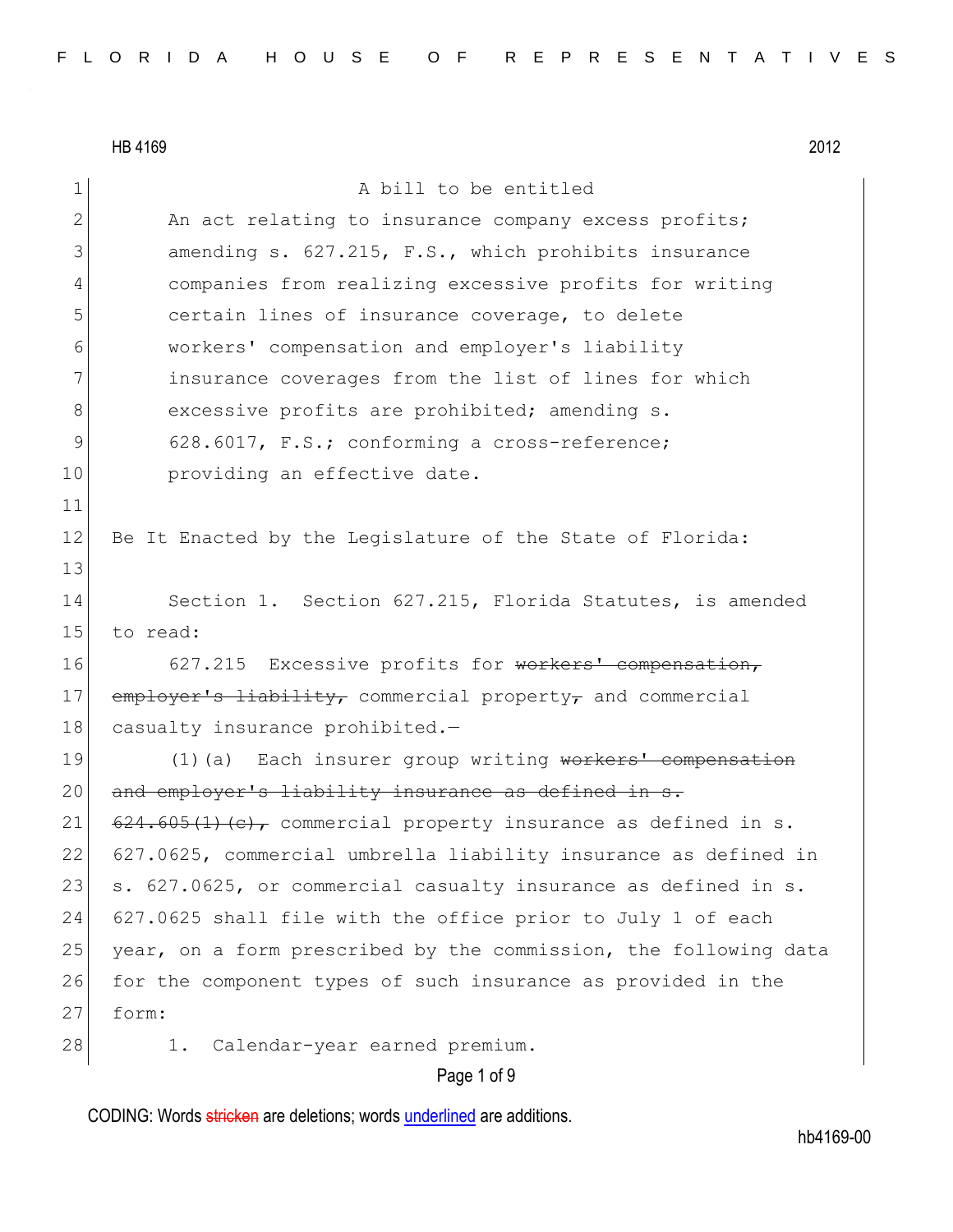29 2. Accident-year incurred losses and loss adjustment 30 expenses.

31 3. The administrative and selling expenses incurred in 32 this state or allocated to this state for the calendar year.

33 4. Policyholder dividends applicable to the calendar year. 34

35 Nothing herein is intended to prohibit an insurer from filing on 36 a calendar-year basis.

37 (b) The data filed for the group shall be a consolidation 38 of the data of the individual insurers of the group. However, an 39 insurer may elect to either consolidate commercial umbrella 40 liability insurance data with commercial casualty insurance data 41 or to separately file data for commercial umbrella liability 42 insurance. Each insurer shall elect its method of filing 43 commercial umbrella liability insurance at the time of filing 44 data for accident year 1987 and shall thereafter continue filing 45 under the same method. In the case of commercial umbrella 46 liability insurance data reported separately, a separate 47 excessive profits test shall be applied and the test period 48 shall be 10 years. <del>In the case of workers' compensation and</del> 49 employer's liability insurance, the final report for the test 50 period including accident years 1984, 1985, and 1986 must be 51 filed prior to July 1, 1988. In the case of commercial property 52 and commercial casualty insurance, the final report for the test 53 period including accident years 1987, 1988, and 1989 must be 54 filed prior to July 1, 1991.

55 (2) Each insurer group writing workers' compensation and 56 employer's liability insurance shall also file a schedule of

Page 2 of 9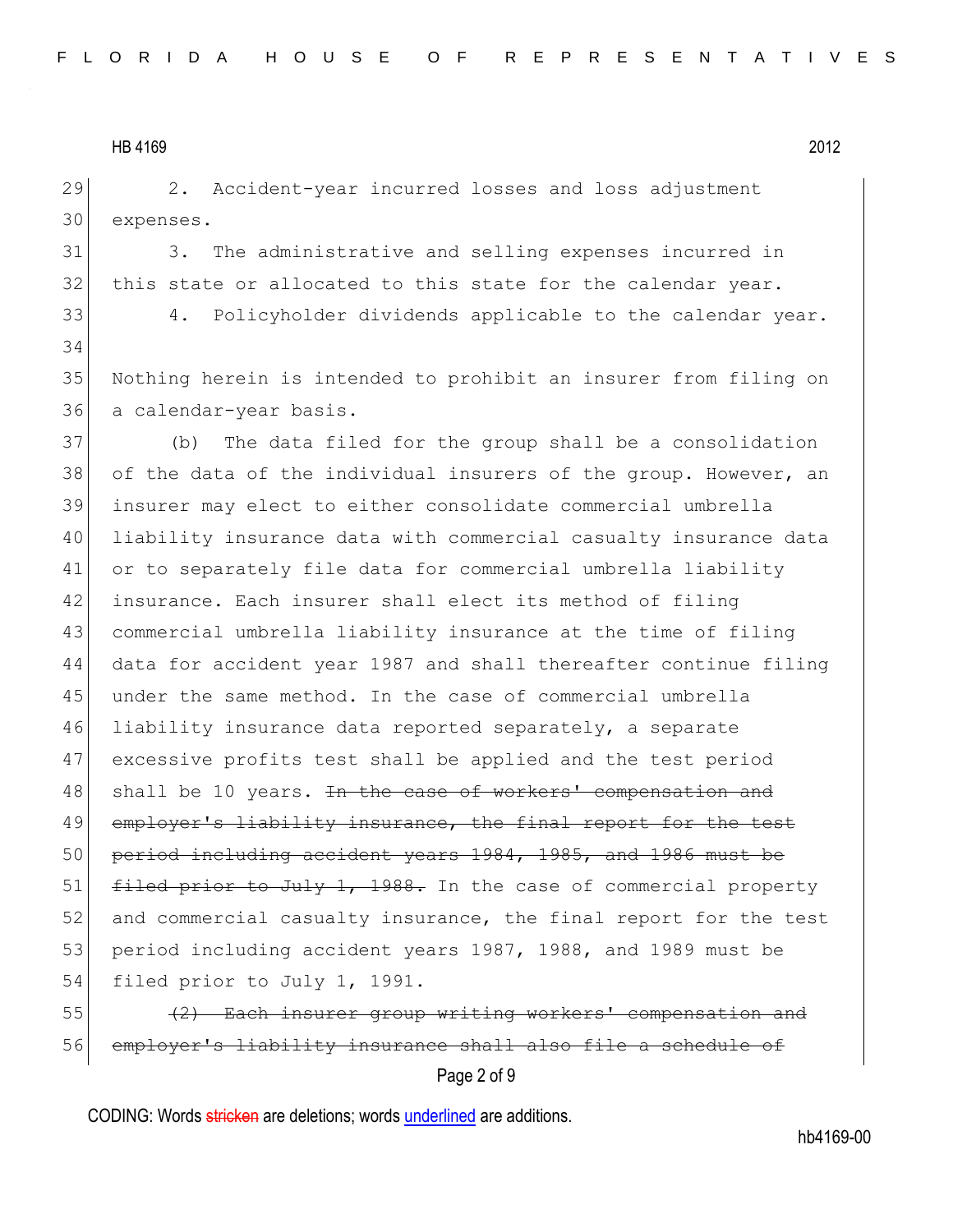57 Florida loss and loss adjustment experience for each of the 3 58 years previous to the most recent accident year. The incurred 59 losses and loss adjustment expenses shall be valued as of 60 December 31 of the first year following the latest accident year  $61$  to be reported, developed to an ultimate basis, and at two  $12-$ 62 month intervals thereafter, each developed to an ultimate basis,  $63$  so that a total of three evaluations will be provided for each 64 accident year. The first year to be so reported shall be 65 accident year 1984, so that the reporting of 3 accident years 66 under this revised evaluation will not take place until accident 67 years 1985 and 1986 have become available. For reporting 68 purposes unrelated to determining excessive profits, the loss 69 and loss adjustment experience of each accident year shall 70 continue to be reported until each accident year has been 71 reported at eight stages of development.

 (2)<del>(3)</del>(a) Each insurer group writing commercial property insurance or commercial casualty insurance shall also file a schedule of Florida loss and loss adjustment experience for each of the 3 years previous to the most recent accident year. The incurred losses and loss adjustment expenses shall be valued as of December 31 of the first year following the latest accident 78 year, developed to an ultimate basis, and at two 12-month intervals thereafter, each developed to an ultimate basis, so 80 that a total of 3 evaluations will be provided for each accident 81 year. The first year to be so reported shall be accident year 82 1987, which shall first be reported on or before July 1, 1989, 83 and the reporting of 3 accident years will not take place until accident years 1988 and 1989 have become available. For medical

#### Page 3 of 9

CODING: Words stricken are deletions; words underlined are additions.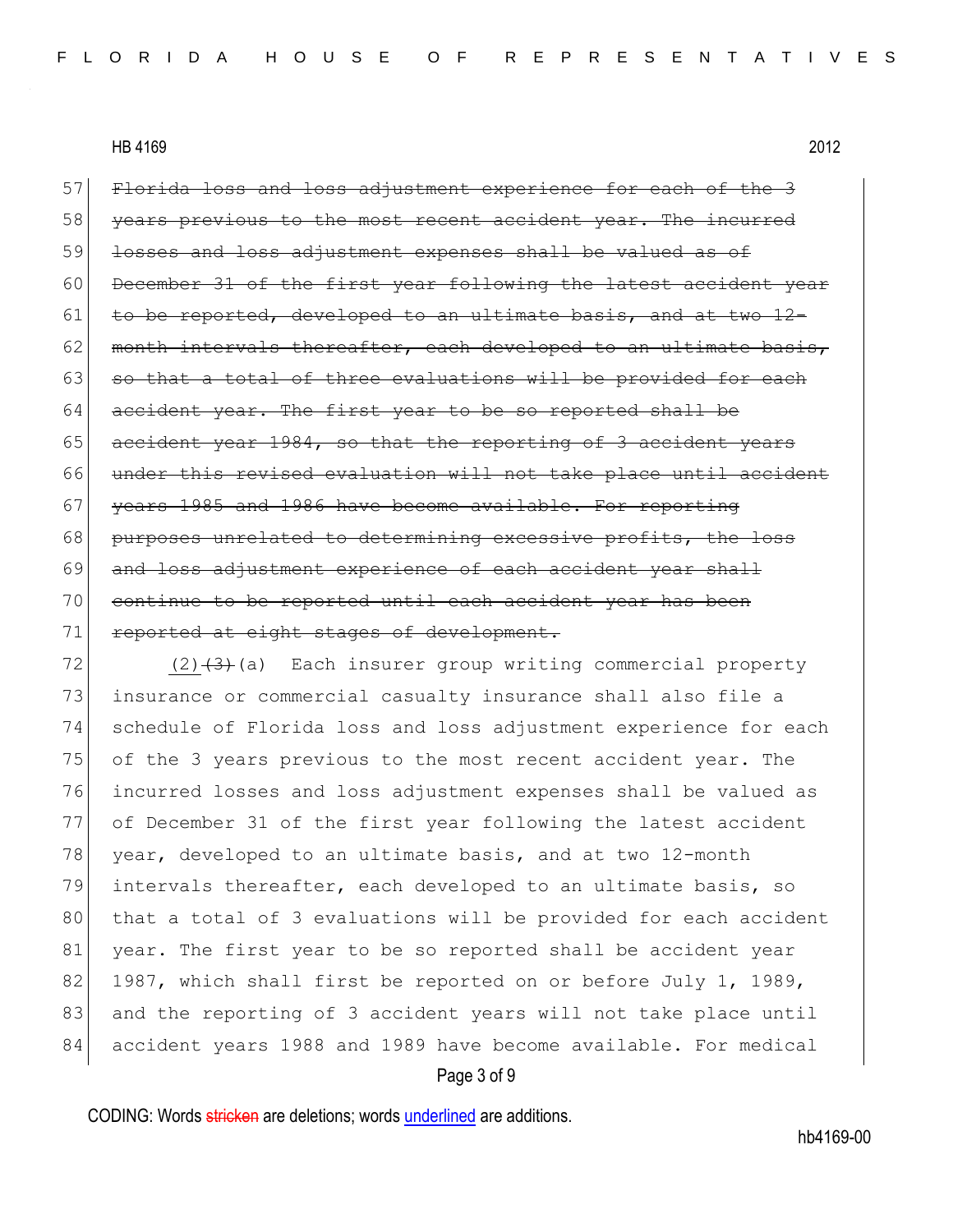85 malpractice insurance, the first year to be so reported shall be 86 accident year 1990, which shall first be reported on or before 87 July 1, 1992, and the reporting of 3 accident years for full 88 inclusion of medical malpractice experience in commercial 89 casualty insurance will not take place until accident years 1991 90 and 1992 become available. Accordingly, no medical malpractice 91 insured shall be eligible for refunds or credits until the 92 reporting period ending with calendar-accident year 1992. For 93 reporting purposes unrelated to determining excess profits, the 94 loss and loss adjustment experience of each accident year shall 95 continue to be reported until each accident year has been 96 reported at eight stages of development.

97 (b) Each insurer group writing commercial umbrella 98 liability insurance which elects to file separate data for such 99 insurance shall also file a schedule of Florida loss and loss 100 adjustment experience for each of the 10 years previous to the 101 most recent accident year. The incurred losses and loss 102 adjustment expenses shall be valued as of December 31 of the 103 first year following the latest accident year, developed to an 104 ultimate basis, and at nine 12-month intervals thereafter, each 105 developed to an ultimate basis, so that a total of 10 106 evaluations will be provided for each accident year. The first 107 year to be so reported shall be accident year 1987, which shall 108 first be reported on or before October 1, 1989, and the 109 reporting of 10 accident years will not take place until 110 accident year 1996 data is reported.

111 (3) $\left(4\right)$  Each insurer group's underwriting gain or loss for 112 each calendar-accident year shall be computed as follows: The

#### Page 4 of 9

CODING: Words stricken are deletions; words underlined are additions.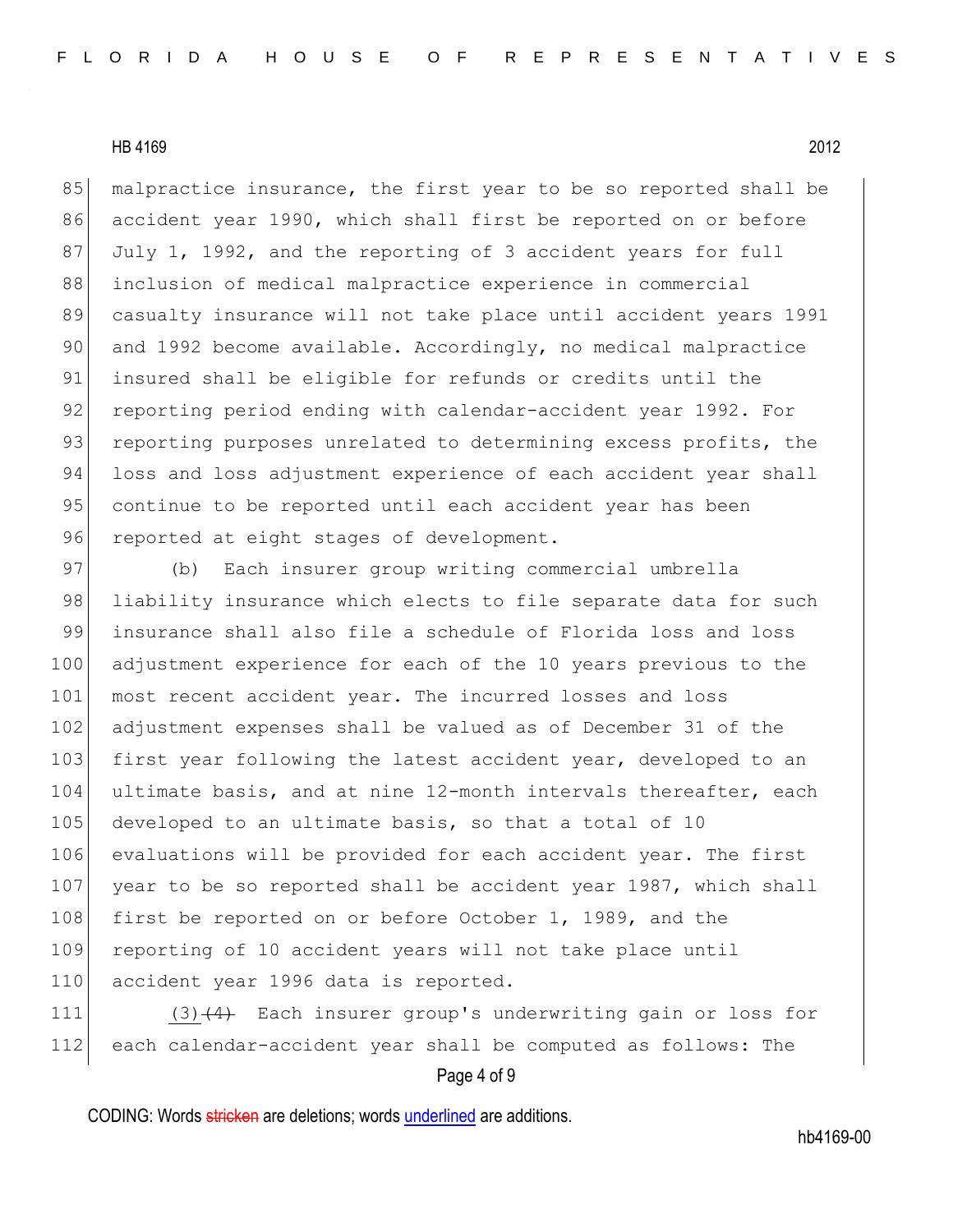sum of the accident-year incurred losses and loss adjustment expenses as of December 31 of the year, developed to an ultimate basis, plus the administrative and selling expenses incurred in the calendar year, plus policyholder dividends applicable to the calendar year, shall be subtracted from the calendar-year earned 118 premium to determine the underwriting gain or loss.

119  $(4)$   $(5)$  For the 3 most recent calendar-accident years for 120 which data is to be filed under this section, the underwriting 121 gain or loss shall be compared to the anticipated underwriting 122 profit, except in the case of separately reported commercial 123 umbrella liability insurance for which such comparison shall be 124 made for the 10 most recent calendar-accident years.

125 (6) For those insurer groups writing workers' compensation 126 and employer's liability insurance during the years 1984, 1985, 127 1986, 1987, and 1988, an excessive profit has been realized if 128 underwriting gain is greater than the anticipated underwriting 129 profit plus 5 percent of earned premiums for the 3 most recent 130 calendar years for which data is to be filed under this section. 131 Any excess profit of an insurance company offering workers' 132 compensation or employer's liability insurance during this 133 period of time, shall be returned to policyholders in the form 134 of a cash refund or a credit toward future purchase of 135 insurance. The excessive amount shall be refunded on a pro rata 136 basis in relation to the final compilation year earned premiums 137 to the workers' compensation policyholders of record of the 138 insurer group on December 31 of the final compilation year. 139  $(5)$   $(7)$  (a) Beginning with the July 1, 1991, report for 140 workers' compensation insurance, employer's liability insurance,

## Page 5 of 9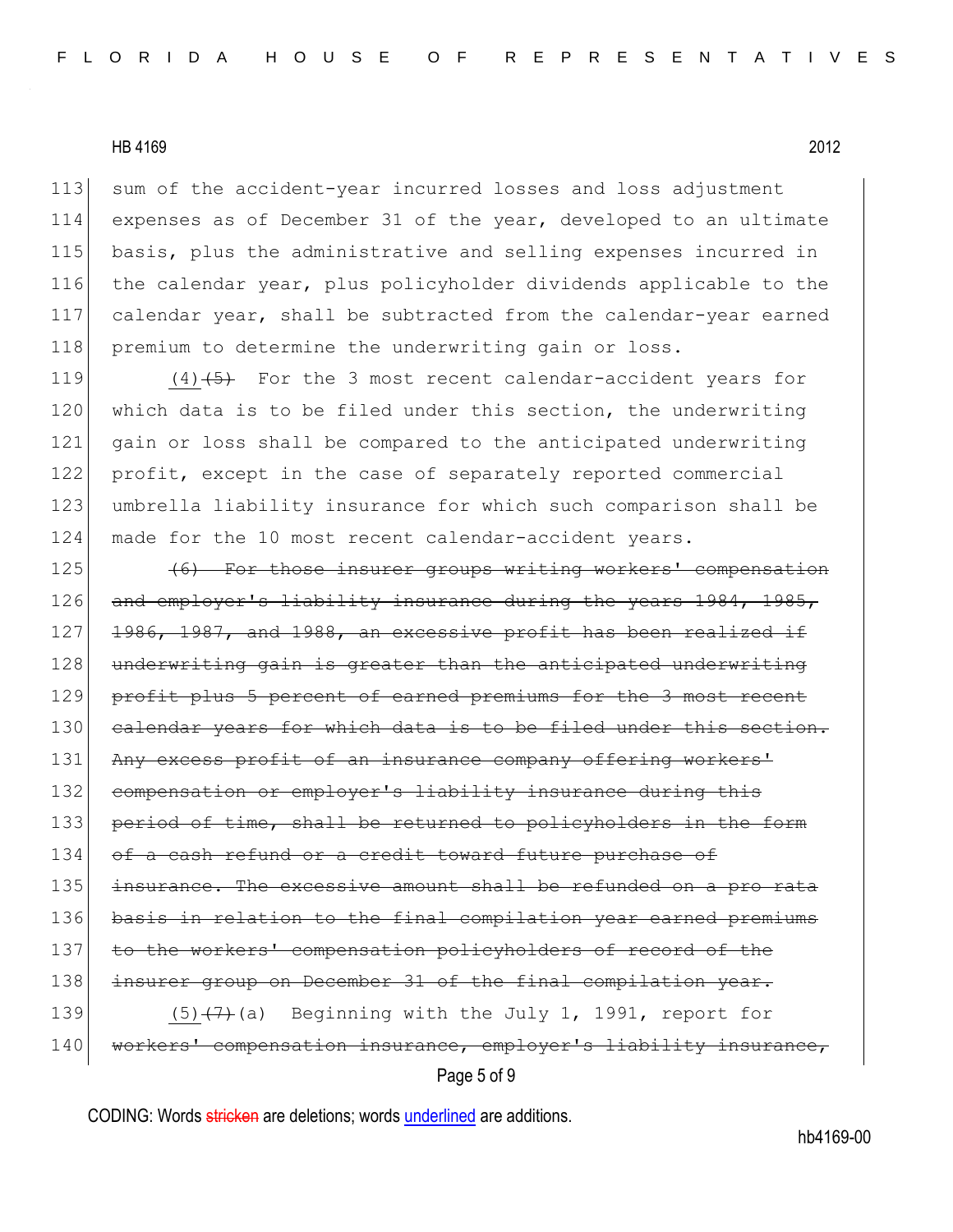141 commercial property insurance $\tau$  and commercial casualty 142 insurance, an excessive profit has been realized if the net 143 aggregate underwriting gain for all these lines combined is 144 greater than the net aggregate anticipated underwriting profit 145 for these lines plus 5 percent of earned premiums for the 3 most 146 recent calendar years for which data is to be filed under this 147 section. For calculation purposes commercial property insurance 148 and commercial casualty insurance shall be broken down into 149 sublines in order to ascertain the anticipated underwriting 150 profit factor versus the actual underwriting gain for the given 151 subline.

152 (b) Beginning with the July 1, 1998, report for commercial 153 umbrella liability insurance, if an insurer has elected to file 154 data separately for such insurance, an excessive profit has been 155 realized if the underwriting gain for such insurance is greater 156 than the anticipated underwriting profit for such insurance plus 157 5 percent of earned premiums for the 10 most recent calendar 158 years for which data is to be filed under this section.

159  $(6)$   $(8)$  As used in this section with respect to any 3-year 160 period, or with respect to any 10-year period in the case of 161 commercial umbrella liability insurance, "anticipated 162 underwriting profit" means the sum of the dollar amounts 163 obtained by multiplying, for each rate filing of the insurer 164 group in effect during such period, the earned premiums 165 applicable to such rate filing during such period by the 166 percentage factor included in such rate filing for profit and 167 contingencies, such percentage factor having been determined 168 with due recognition to investment income from funds generated

## Page 6 of 9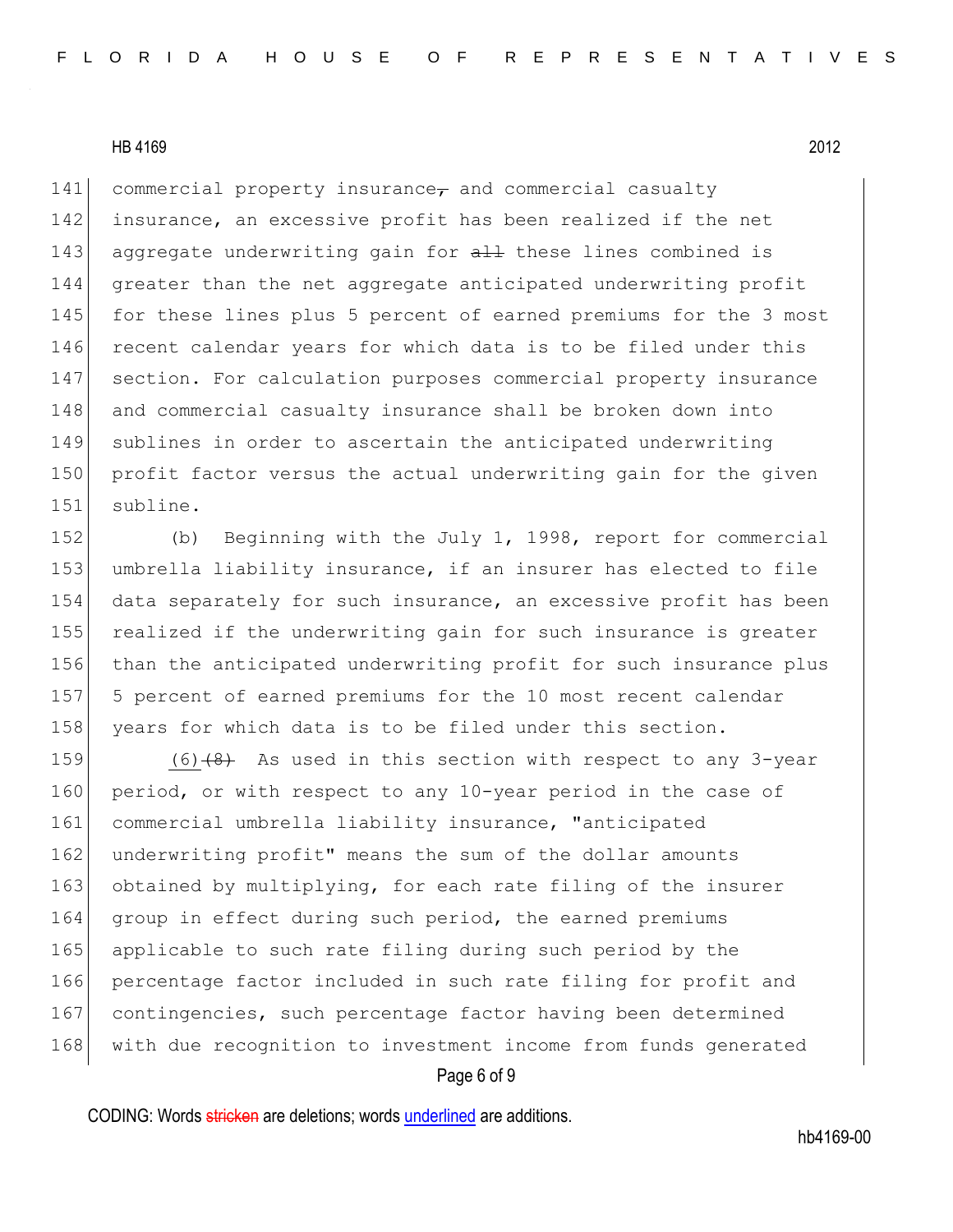169 by Florida business, except that the anticipated underwriting 170 profit for the purposes of this section shall be calculated 171 using a profit and contingencies factor that is not less than 172 zero. Separate calculations need not be made for consecutive 173 rate filings containing the same percentage factor for profits 174 and contingencies.

175  $(7)$   $(9)$  If the insurer group has realized an excessive 176 profit, the office shall order a return of the excessive amounts 177 after affording the insurer group an opportunity for hearing and 178 otherwise complying with the requirements of chapter 120. Such 179 excessive amounts shall be refunded in all instances unless the 180 insurer group affirmatively demonstrates to the office that the 181 refund of the excessive amounts will render a member of the 182 insurer group financially impaired or will render it insolvent 183 under the provisions of the Florida Insurance Code.

184 (8)<del>(10)</del> Any excess profit of an insurance company as 185 determined on July 1, 1991, and thereafter shall be returned to 186 policyholders in the form of a cash refund or a credit toward 187 the future purchase of insurance. The excessive amount shall be 188 refunded on a pro rata basis in relation to the final 189 compilation year earned premiums to the policyholders of record 190 of the insurer group on December 31 of the final compilation 191 year.

192  $(9)$   $(11)$  (a) Cash refunds to policyholders may be rounded to 193 the nearest dollar.

194 (b) Data in required reports to the office may be rounded 195 to the nearest dollar.

196 (c) Rounding, if elected by the insurer, shall be applied

Page 7 of 9

CODING: Words stricken are deletions; words underlined are additions.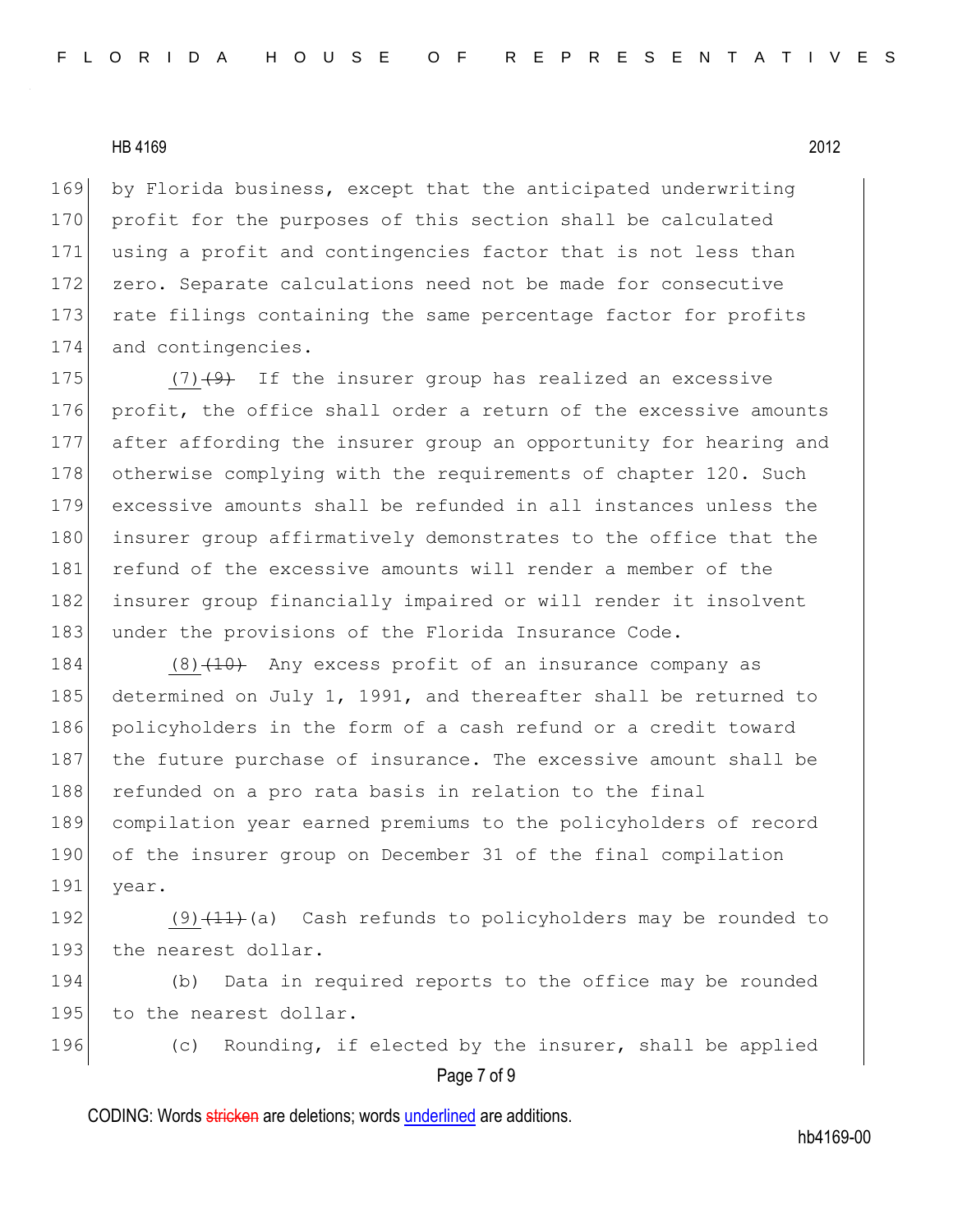197 consistently.

198  $(10)$   $(12)$  (a) Refunds shall be completed in one of the 199 following ways:

200 1. If the insurer group elects to make a cash refund, the 201 refund shall be completed within 60 days of entry of a final 202 order indicating that excessive profits have been realized.

203 2. If the insurer group elects to make refunds in the form 204 of a credit to renewal policies, such credits shall be applied 205 to policy renewal premium notices which are forwarded to 206 insureds more than 60 calendar days after entry of a final order 207 indicating that excessive profits have been realized. If an 208 insurer group has made this election but an insured thereafter 209 cancels her or his policy or otherwise allows the policy to 210 terminate, the insurer group shall make a cash refund not later 211 than 60 days after termination of such coverage.

212 (b) Upon completion of the renewal credits or refund 213 payments, the insurer group shall immediately certify to the 214 office that the refunds have been made.

215  $(11)$   $(13)$  Any refund or renewal credit made pursuant to 216 this section shall be treated as a policyholder dividend 217 applicable to the year immediately succeeding the compilation 218 period giving rise to the refund or credit, for purposes of 219 reporting under this section for subsequent years.

220  $(12)$   $(14)$  The application of this law to commercial 221 property and commercial casualty insurance, which includes 222 commercial umbrella liability insurance, ceases on January 1, 223 1997.

#### Page 8 of 9

CODING: Words stricken are deletions; words underlined are additions.